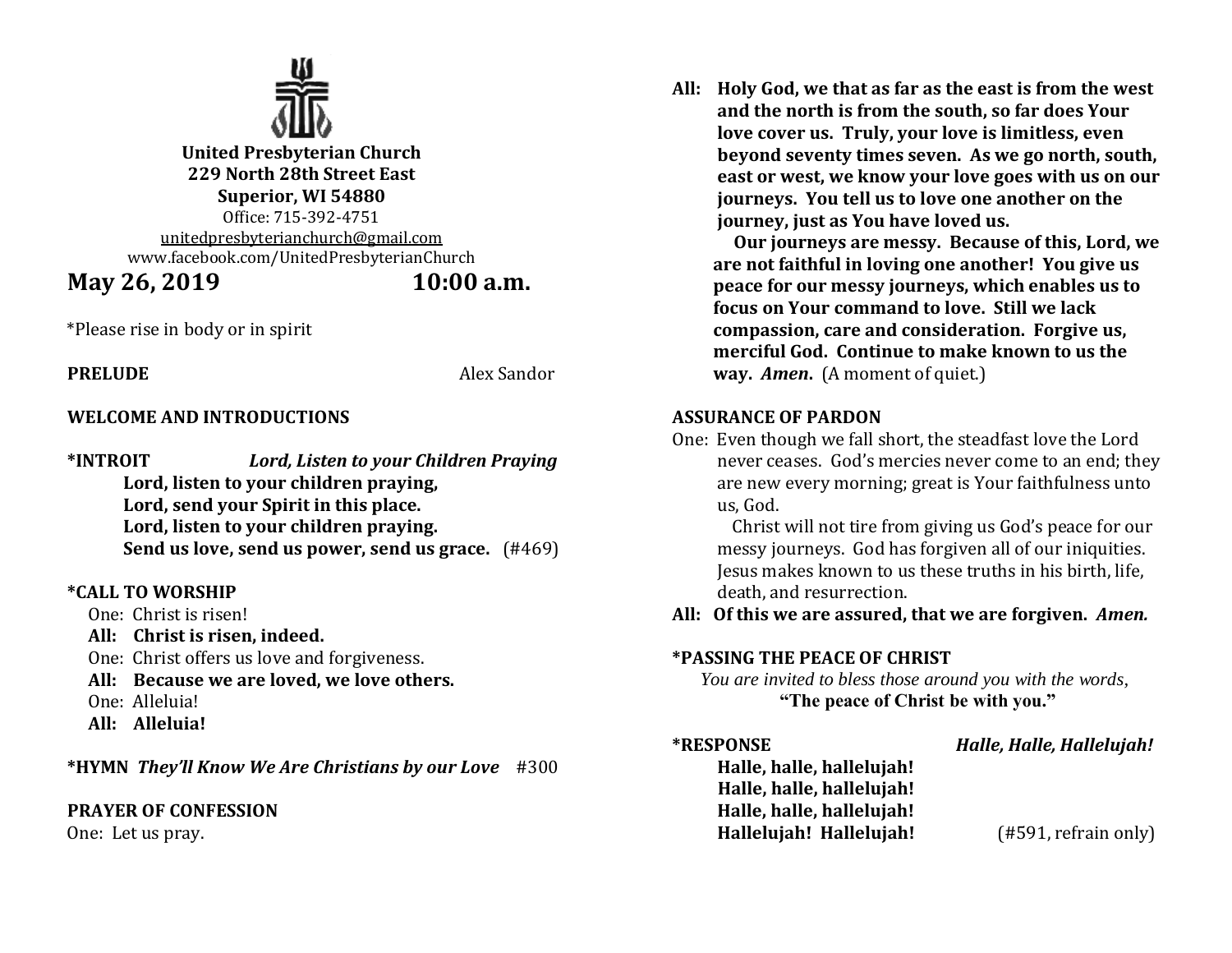#### **TIME WITH CHILDREN** Rev. Charlotte Frantz

*Prayer cards may be given to the children or an usher to be brought forward.*

# **OLD TESTAMENT READING** *Isaiah 54:7-10*

| <b>ANTHEM</b> | A Place in the Valley      | <b>Chancel Choir</b>  |
|---------------|----------------------------|-----------------------|
|               | by Nancy Price & Don Besig | Jane Wester, Director |

**SERMON** *Journeys: Jesus & The Oreo Method*  **TEXT** *John 14:25-31* Brett Foote

**\*HYMN** *What a Fellowship, What a Joy Divine* #837

#### **OFFERING**

 **MOMENT FOR MISSION** *1001 NWC*  **OFFERTORY \*OFFERING HYMN Praise God from whom all blessings flow; Praise God all creatures, here below. Praise God above, ye heavenly host; Creator, Christ and Holy Ghost.** *Amen***.** 

#### **\*PRAYER**

One: Let us bless these gifts.

**All: Gracious God, Creator of all, bless these gifts, tithes and offerings that they may be used to bring Your kingdom here on this earth as it is in heaven so that all people: economically poor and rich, housed and those affected by homelessness, hungry and full, may experience Your provision. Giver of all good gifts, we ask this in your son, Jesus', name.**  *Amen. Amen.* 

**TIME FOR PRAYER PRAYERS TO BE SHARED SILENT PRAYER PASTORAL PRAYER LORD'S PRAYER**

> **All: Our Father, who art in heaven, hallowed be thy name. Thy kingdom come. Thy will be done, on earth as it is in heaven. Give us this day our daily bread, and forgive us our debts as we forgive our debtors. And lead us not into temptation, but deliver us from evil. For thine is the kingdom, and the power and the glory, forever.** *Amen***.**

#### **ANNOUNCEMENTS ABOUT OUR LIFE TOGETHER**

| *CLOSING HYMN              | This is My Song | #340 |
|----------------------------|-----------------|------|
| <i><b>*BENEDICTION</b></i> |                 |      |

**\*POSTLUDE** Alex Sandor

**Please stay for the congregational meeting to be held immediately after the postlude. The Moderator will ask that voting members of the congregation please sit in the center sections of the pews and friends of the congregation sit on either of the side sections.**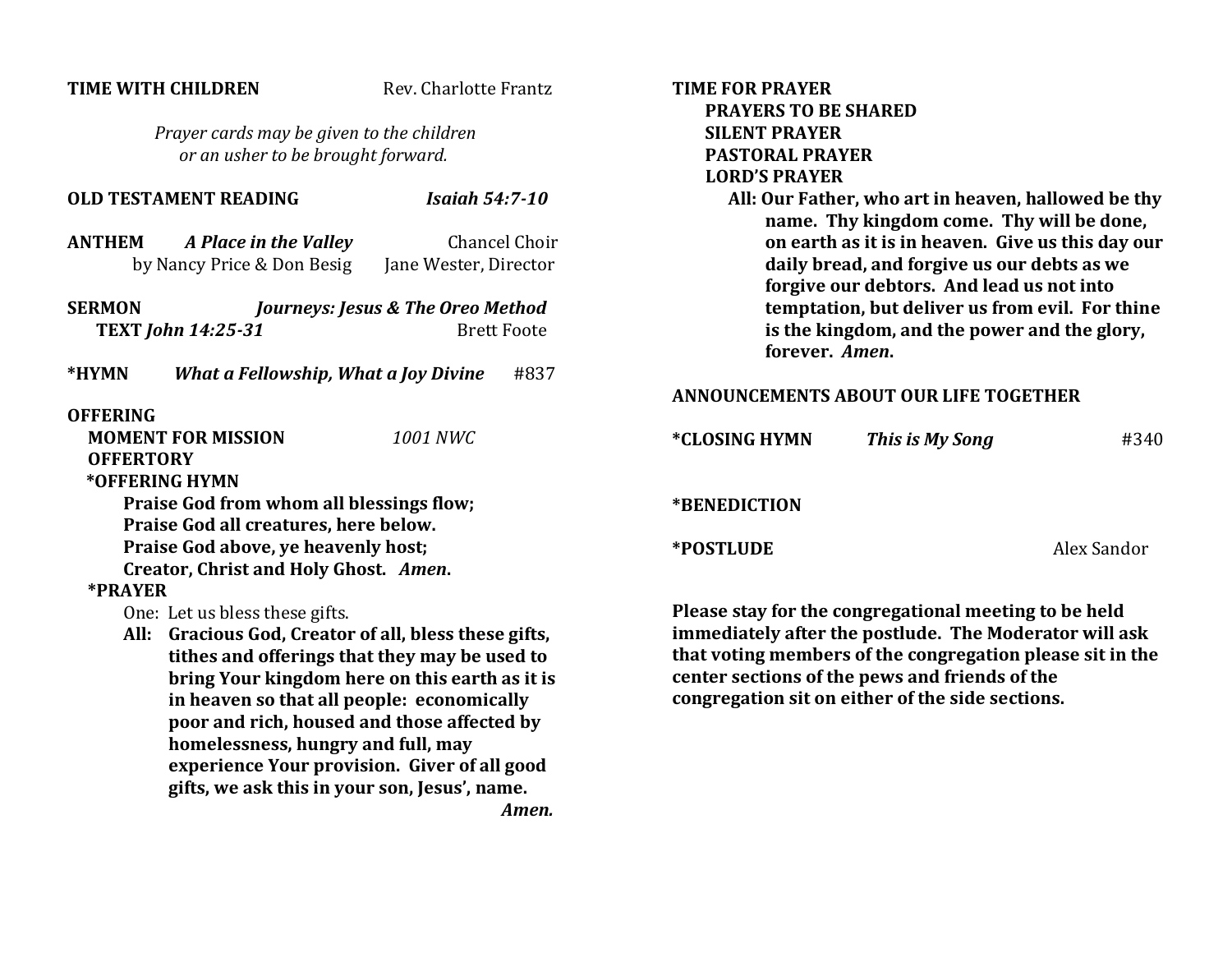#### **OLD TESTAMENT READING** *Isaiah 54:7-10*

For a brief moment I abandoned you, but with great compassion I will gather you. In overflowing wrath for a moment I hid my face from you, but with everlasting love I will have compassion on you, says the Lord, your Redeemer. This is like the days of Noah to me: Just as I swore that the waters of Noah would never again go over the earth, so I have sworn that I will not be angry with you and will not rebuke you. For the mountains may depart and the hills be removed, but my steadfast love shall not depart from you, and my covenant of peace shall not be removed, says the Lord, who has compassion on you.

# **GOSPEL READING** *John 14:25-31*

'I have said these things to you while I am still with you. But the Advocate, the Holy Spirit, whom the Father will send in my name, will teach you everything, and remind you of all that I have said to you. Peace I leave with you; my peace I give to you. I do not give to you as the world gives. Do not let your hearts be troubled, and do not let them be afraid. You heard me say to you, "I am going away, and I am coming to you." If you loved me, you would rejoice that I am going to the Father, because the Father is greater than I. And now I have told you this before it occurs, so that when it does occur, you may believe. I will no longer talk much with you, for the ruler of this world is coming. He has no power over me; but I do as the Father has commanded me, so that the world may know that I love the Father. Rise, let us be on our way.

# **United Presbyterian Church Weekly Calendar**

**SUNDAY 5/26** 9:00 a.m. Choir Rehearsal 9:00 a.m. Sunday School 10:00 a.m. Worship

 MONDAY 5/27 *Memorial Day Observed* Happy Birthday –  $P$ eb  $C$ 

TUESDAY 5/28 **1:00 p.m. UPBeat Deadline** 6:15 p.m. Softball Game UPC Vs. Lakeside Baptist 58th Street Field #2

WEDNESDAY 5/29

THURSDAY 5/30

FRIDAY 5/31 **1:00 p.m. UPBeat Mailing**

 $\overline{a}$ 

SATURDAY 6/1 **8:30 a.m. Men's Breakfast** *9:30 a.m. – 11:00 a.m. Piano Recital – Students of Alex Sandor*